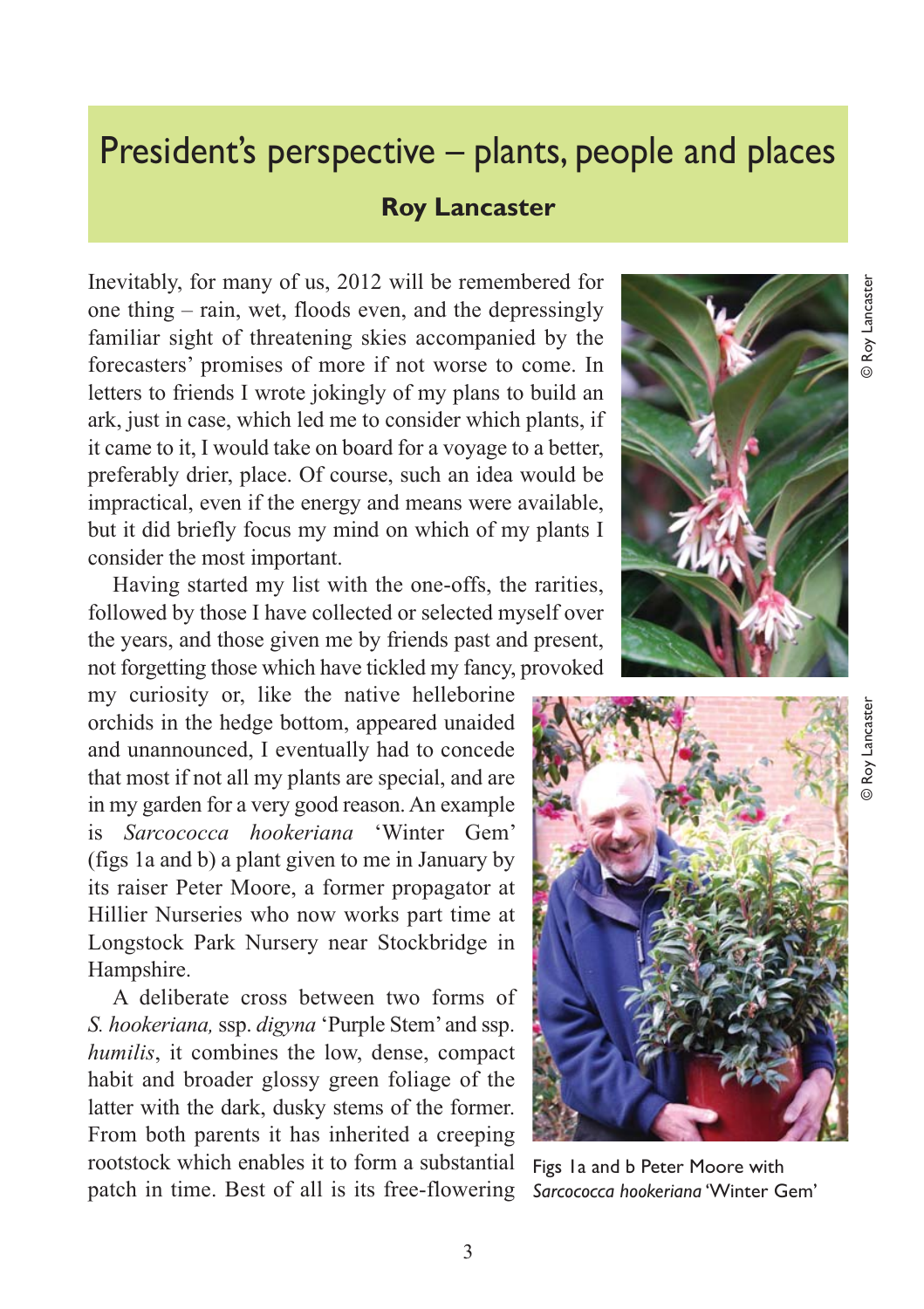nature, the axillary clusters of white-stamened flowers crowding the shoots in late winter, filling the air all round with a powerful, sweet fragrance. Like most of its clan, 'Winter Gem' enjoys most a moist but well-drained soil, acidic or alkaline, and thrives best in light shade. For those with small, especially town gardens, with limited soil space, 'Winter Gem' makes an excellent subject for container culture, potting on to a larger container when necessary. It also lends itself to propagation from suckers when required.

A long-weekend visit to North Wales at the beginning of March allowed me a visit to Bodnant Gardens (fig. 2), where much new planting is being carried out by the Head Gardener, Troy Scott-Smith, and his team, encouraged and supported by the Hon. Michael Maclaren. A highlight is the new Puddle Garden which celebrates three generations of the Puddle family, all former Head Gardeners at Bodnant, and it includes plants raised or associated with their tenures such as the well known *Viburnum* x *bodnantense* 'Dawn'. Nearby, in a newly restored border, an impressive group of



Fig. 2 Bodnant Gardens





Fig. 3 Bergenia 'Eric Smith' **biggeria** over many years.

*Bergenia* 'Eric Smith' (fig. 3) caught my eye with its dark redpurple winter foliage; it was raised by and named for the former HPS member and master plantsman who died in 1986.

On the retaining wall of a terrace below the house, I once again admired a particularly freeflowering male form of the Chinese evergreen currant *Ribes laurifolium* (fig. 4) which, in the cool, dappled shade of woodlands in Yunnan and Sichuan can be found hugging the damp, mossy stems of trees or rock faces. The female forms of this charming late-winter-blooming shrub are less striking in their pale green, smaller flowers and racemes. A plant of this species planted against a shady wall of the late Amy Doncaster's house in Hampshire reached, with some support, a height of around 5m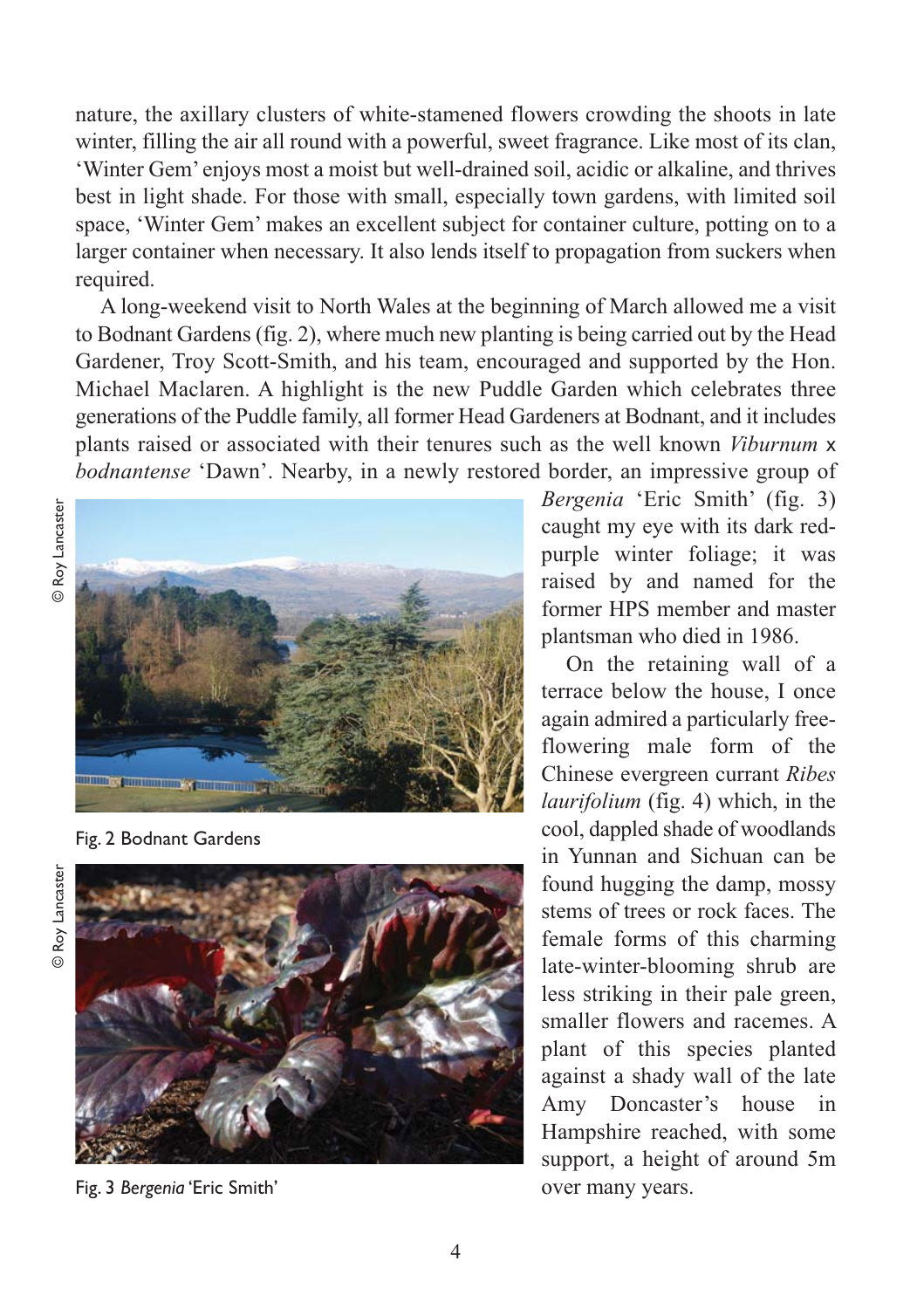Another wall plant demanded my attention in early April when a plant of *Clematis armandii* (fig. 5), from seed collected in Hubei, China by Colin Crosbie, Curator at RHS Wisley, flowered with us for the first time. It is trained up a drainpipe and, from a height of 4m, a long, loose stem wreathed with fragrant, pure white blooms of excellent quality dangled conveniently outside a kitchen window, providing the perfect frame when viewed from within. Having just returned from China myself, there could not have been a better reminder of the year's highlight.

A week in China's Sichuan province with friends Mikinori Ogisu, John Massey and Carla

Teune was my tenth visit to what the English plant hunter E. H. Wilson regarded as the 'Mother of Gardens'. Although brief, a rather concentrated and selective itinerary allowed us to see a wide variety of woody and herbaceous plants, some in flower, many not. *Clematis armandii* was everywhere in woodland and thicket, its flowers variable in quality but impressive enough when viewed en masse from a passing vehicle. If I could choose but one day to remember in that memorable week it would be our visit to Baoxing, formerly Muping, in the mountains of the west, where in 1869 the great French missionary naturalist Armand David (of *Clematis armandii*) (fig. 6) spent several months at the catholic seminary, now referred to by the Chinese and the hordes of tourists as Father David's Church.

Many of David's discoveries in that relatively brief stay proved new to science, most famously the panda and the Dove tree (*Davidia involucrata*), but the plant which first attracted our attention on that warm sunny April morning was a most beautiful primrose *Primula moupinensis* (fig. 7) whose pale pink flowers, each with a white central zone and an orange-yellow throat, nestled in a rosette of sharply toothed leaves powdered with a pale, mealy farina. In places these rosettes formed patches on shady banks above the trail, sometimes in bamboo thickets, and we found ourselves stopping regularly to take yet more photographs.



Fig. 4 *Ribes laurifolium*



Fig. 5 *Clematis armandii* collected by Colin Crosbie



Fig. 6 Jean Pierre Armand David (1826–1900)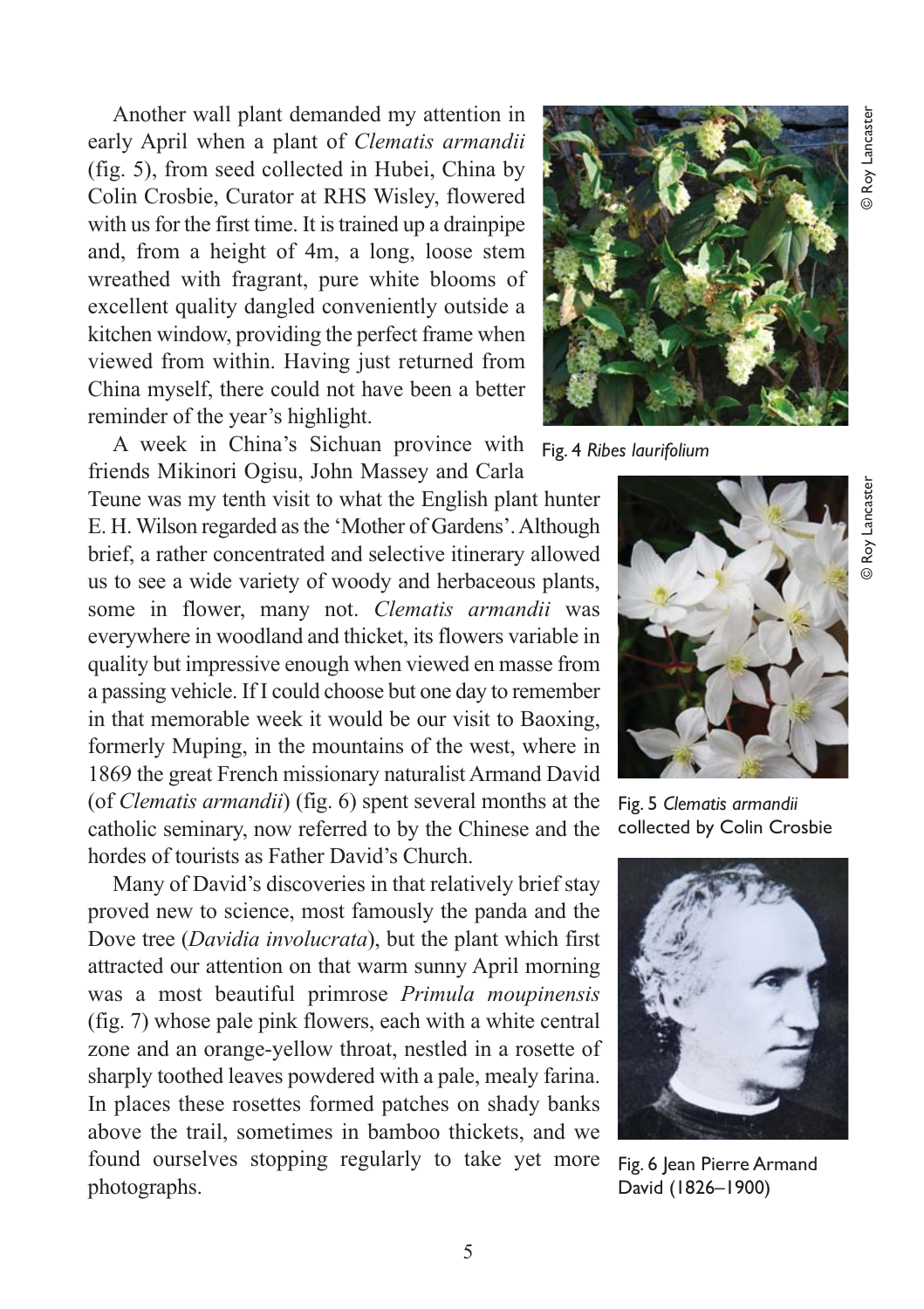

Fig. 7 *Primula moupinensis*

Not far away on a steep hillside we came across *Adonis davidii* (fig. 8), a low, tufted perennial with bright green, finely divided and ferny foliage above which saucer-shaped white flowers, tinted lilac or bluish on the outside, appeared to float. It was scattered for some distance, accompanied in some places by the pink-flowered *Oxalis griffithii* (fig. 9) and, in one damp, shady depression, the earlier-flowering, white-flowered *Eranthis albiflora*, then in seed. Several times we found the curious *Fritillaria davidii* (fig. 10), its short, broad, evergreen, fleshy leaves growing on damp mossy banks. This rare, dwarf species is characterised by the clusters of tiny dark bulbils clinging like bugs to the mother bulb. Had our visit occurred a few weeks later we might have been lucky enough to have seen the half-nodding, bell-shaped flowers which are yellow with a purplish mottling or chequering in their lower half.

Having spent some time combing the area in rather warm conditions we rested a while to eat our packed lunches before switching our attention to a series of long,





Fig. 8 *Adonis davidii*



Fig. 9 *Oxalis griffithii*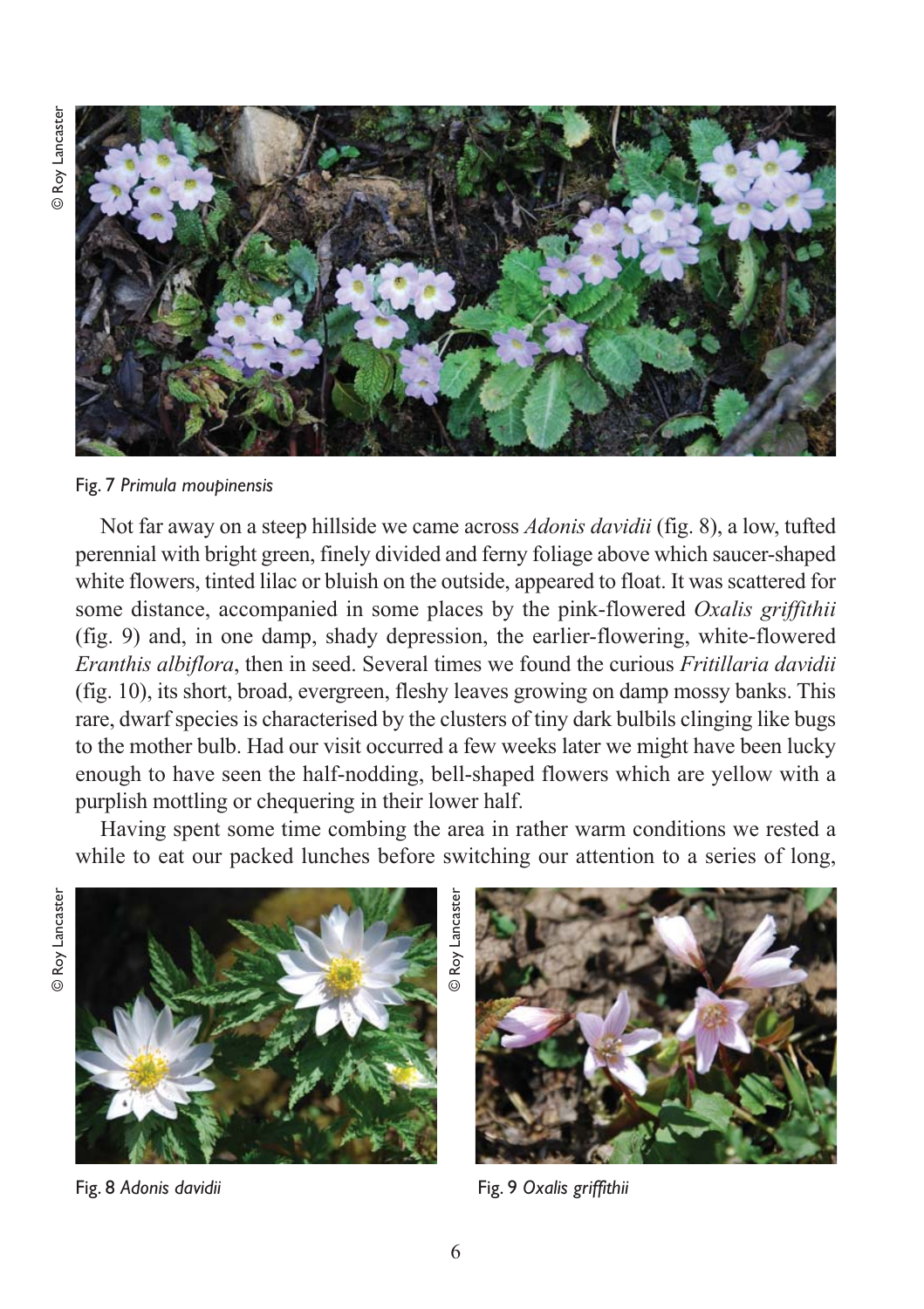shallow, moist depressions where scattered groves of *Magnolia officinalis* and *Cunninghamia lanceolata* had been planted above a natural ground cover of shuttlecock fern, *Matteuccia orientalis.* The previous year's fern fronds still remained, though crumpled and brown. As we made our way down from the heights we became aware of a plant forming scattered clumps and some whole colonies which on closer inspection proved to be *Helleborus thibetanus*(figs 11a and b). The deeply divided, sharply toothed leaves provided the perfect foil for the nodding to inclined bell-to-bowl-shaped, white or pale pink-tinted flowers. Mikinori and John had previously seen these hellebores in March, when the flowers were of a decidedly pink colour, though Miki confirmed that both pink and white individuals occurred naturally.

It was Mikinori, with help from Chinese colleagues, who rediscovered these populations in 1989 by following clues left behind by Father David who was the first European to discover them, recording in his diary for  $15<sup>th</sup>$  March 1869 'a hellebore with white flowers that grows abundantly in large open patches towards the centre of the northern slopes of the mountains'. Sadly, this species has suffered serious depredations in some locations to satisfy horticultural demand in the west, as well as from its traditional use in native medicine. Currently, *H. thibetanus* is freely available in the nursery trade from home-grown stock which has in turn, hopefully, lessened the pressure on native populations.

As I had long wished to see and photograph this hellebore in the wild, the hour we spent with them that day will live long in my memory, especially when, as I sat at one point on a fallen tree admiring their myriad blooms, there came suddenly, loud and clear



Fig. 10 *Fritillaria davidii*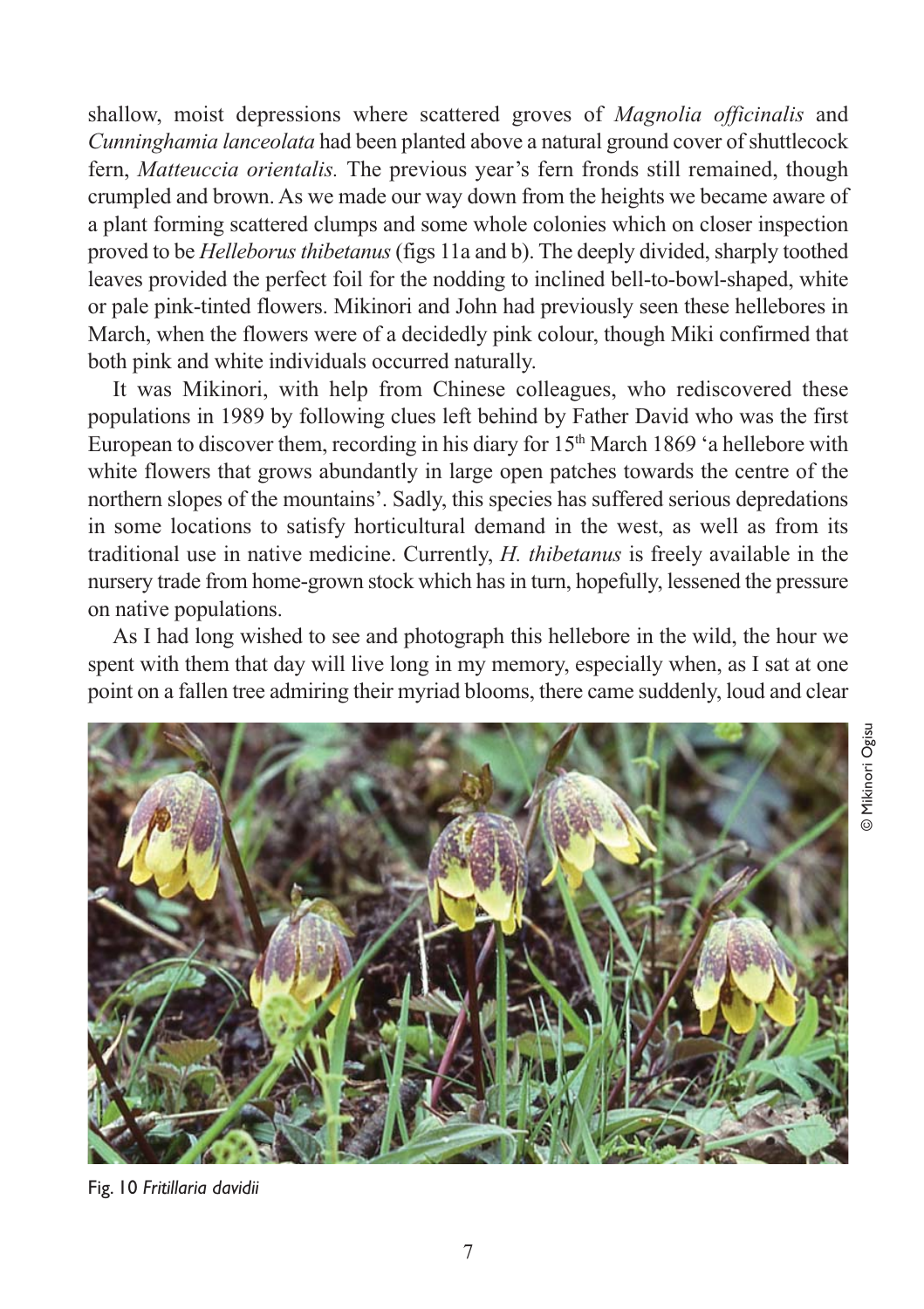from a thicket nearby, the song of a nightingale. It was one of the few birds we had heard, let alone seen, that week, and it signalled the end of a perfect day.

I was reminded of China again when visiting the Harrogate Spring Show at the end of April. I was examining the casket of delights regularly staged by Edrom Nurseries and spotted *Anemone prattii* (fig. 12) for the first time. It resembles a slightly more



robust version of our native wood anemone, *A. nemorosa*, and when I planted it in a shady border in my garden it continued to produce white, look-you-in-the-eye flowers over several weeks. Its name commemorates the English naturalist Antwerp E. Pratt who from 1887–1890 travelled in the upper Yangtze area, for part of this time with his wife and family in tow.



Figs 11a and b *Helleborus thibetanus* above Father David's church, Baoxing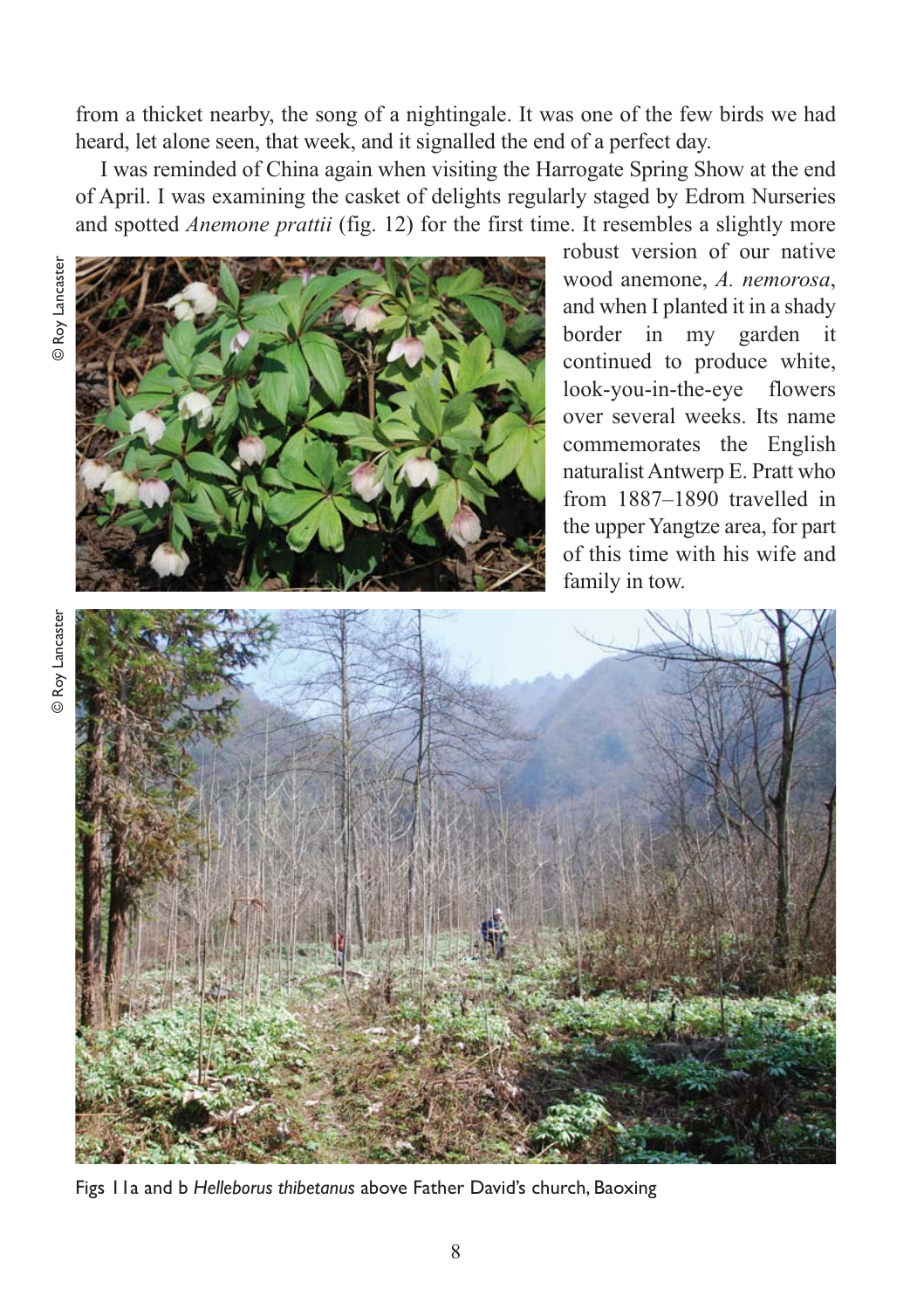Hillier gardens. His garden in the Test Valley village of Houghton, near Stockbridge, is typically that of a plantsman with a fascinating collection of plants, especially perennials. Barry is known for his National Collection of *Rubus*, for exhibits of which in 2007 and 2009 he was awarded gold medals at the RHS Hampton Court Flower Show. Naturally we spent some considerable time examining his brambles, including *R. splendidissimus*, which I once found growing in a shady stream gully in East Nepal, and *Rubus lineatus* ssp. *vietnamensis* (fig. 13), both decidedly of ornamental merit with beautifully veined, divided leaves with a silvery, silky under-surface. Neither, however, is reliably hardy outside in Britain without winter protection. Among the many other plants enjoying life in Barry's garden, I was impressed with a fine clump of the Chinese *Arisaema ciliatum* (fig. 14) and the neat, erect, dark purple almost black-flowered *Roscoea scillifolia* f. *atropurpurea* (fig. 15), a division of which he generously gave me.

In early June I was invited to visit the private garden of Barry Clarke, then propagator now Botany and Plant Records Officer at the Sir Harold

Another interesting perennial I now grow is *Impatiens pseudoviola* 'Alba', a white version of a typically lilac-flowered species native to the mountains of Kenya and Tanzania. It was given to me by John Grimshaw, who was growing it in several moist, shady places in his garden at Colesbourne in Gloucestershire. It forms a low mound of fleshy stems with small leaves and a generous sprinkling of small, pretty flowers, the two lower segments of which bear a narrow, vertical, lilac stripe. With their long, slenderly curving and lilac-tinted spur and their elegant poise, they remind me of tiny moths or butterflies hovering above the foliage. It is not winter hardy but can be overwintered in a greenhouse, so long



Fig. 12 *Anemone prattii*



Fig. 13 *Rubus lineatus* ssp. *vietnamensis*



Fig. 14 *Arisaema ciliatum*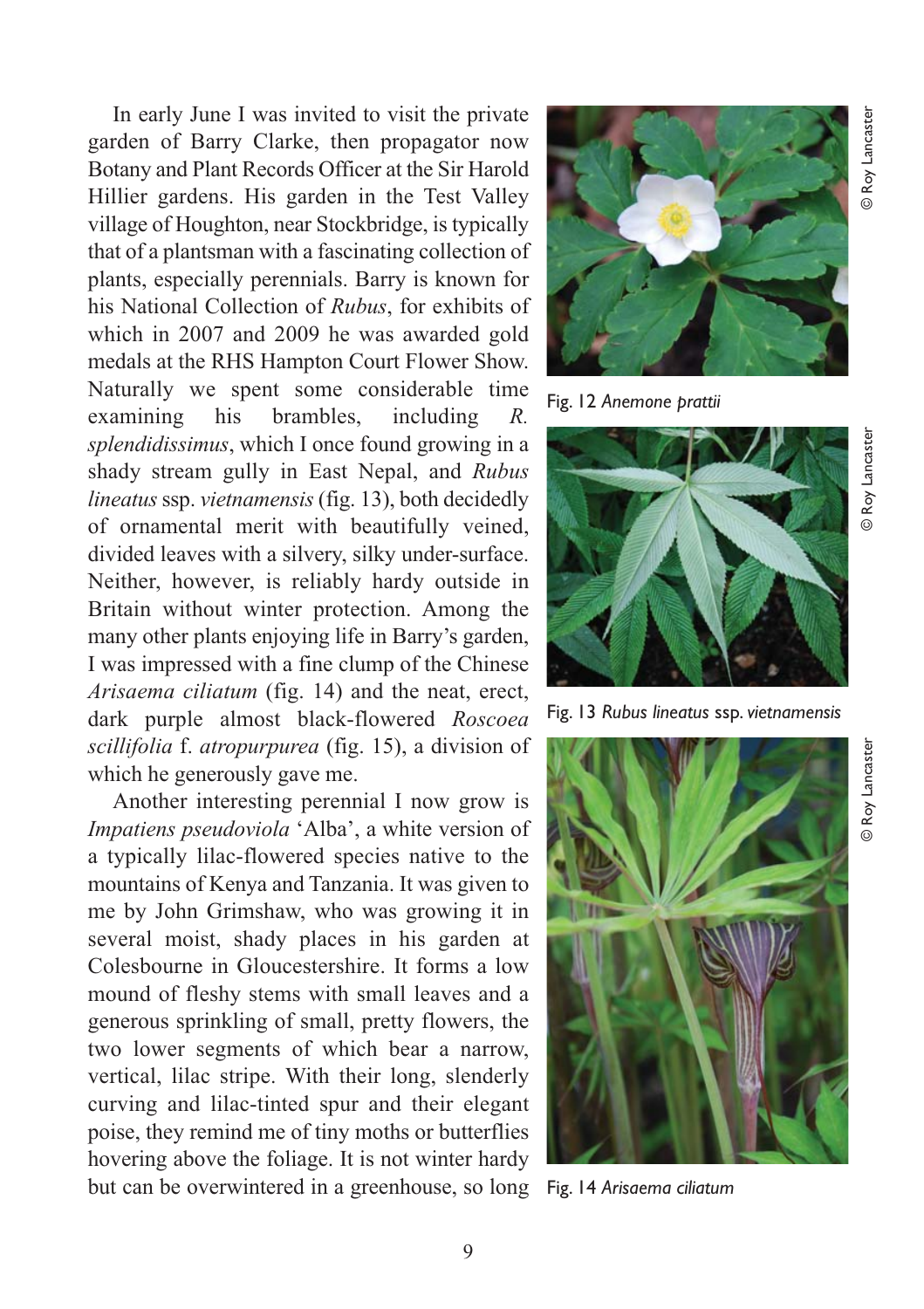

Fig. 15 *Roscoea scillifolia* f. *atropurpurea*

as the temperature does not sink much below 5ºC. Easily grown from seed or by cuttings, it makes an excellent container or hanging basket plant and the perfect gift for a keen gardener. At the time of writing, on a cold, damp January day, I have in my greenhouse two hanging baskets filled with this little poppet of a plant in full flower.

On a very wet day in July I found myself visiting the gardens at Forde Abbey in Somerset. Not surprisingly, given the weather, the Bog Garden was in peak condition with lush drifts of primulas, *Iris* and *Rodgersia* in particular looking magnificent. One primula, *P. florindae* (fig. 16), was outstanding; each erect, slender stem crowned with a sumptuous head of drooping yellow blooms reminding me of the story that its discoverer, Frank Kingdon-Ward, named it for his first wife, the tall blonde Florinda. As in most colonies of this easy to grow species, there were selfsown seedlings with flowers of a reddish hue, which those romantics among us might interpret as a damsel blushing at the very thought.

My annual visit in October to the Courson Flower Show proved, as ever, an excellent excuse to purchase yet more new plants, two of which, the ginger lilies *Hedychium rubrum* (fig. 17) and Himalayan *H. gracile* (fig. 18), were in flower and irresistible. At a glance, the former has a look of *H. greenii* with its purple-backed foliage and heads of fiery red flowers, differing, however, in its larger, denser spikes, the flowers with red bracts. In cultivation, here certainly, *H. greenii* flowers are sterile and it reproduces itself viviparously from plantlets formed on the flower spike, whereas those of *H. rubrum* produce fertile Fig. 16 *Primula florindae* seed and no plantlets. Native to Assam, *H.*